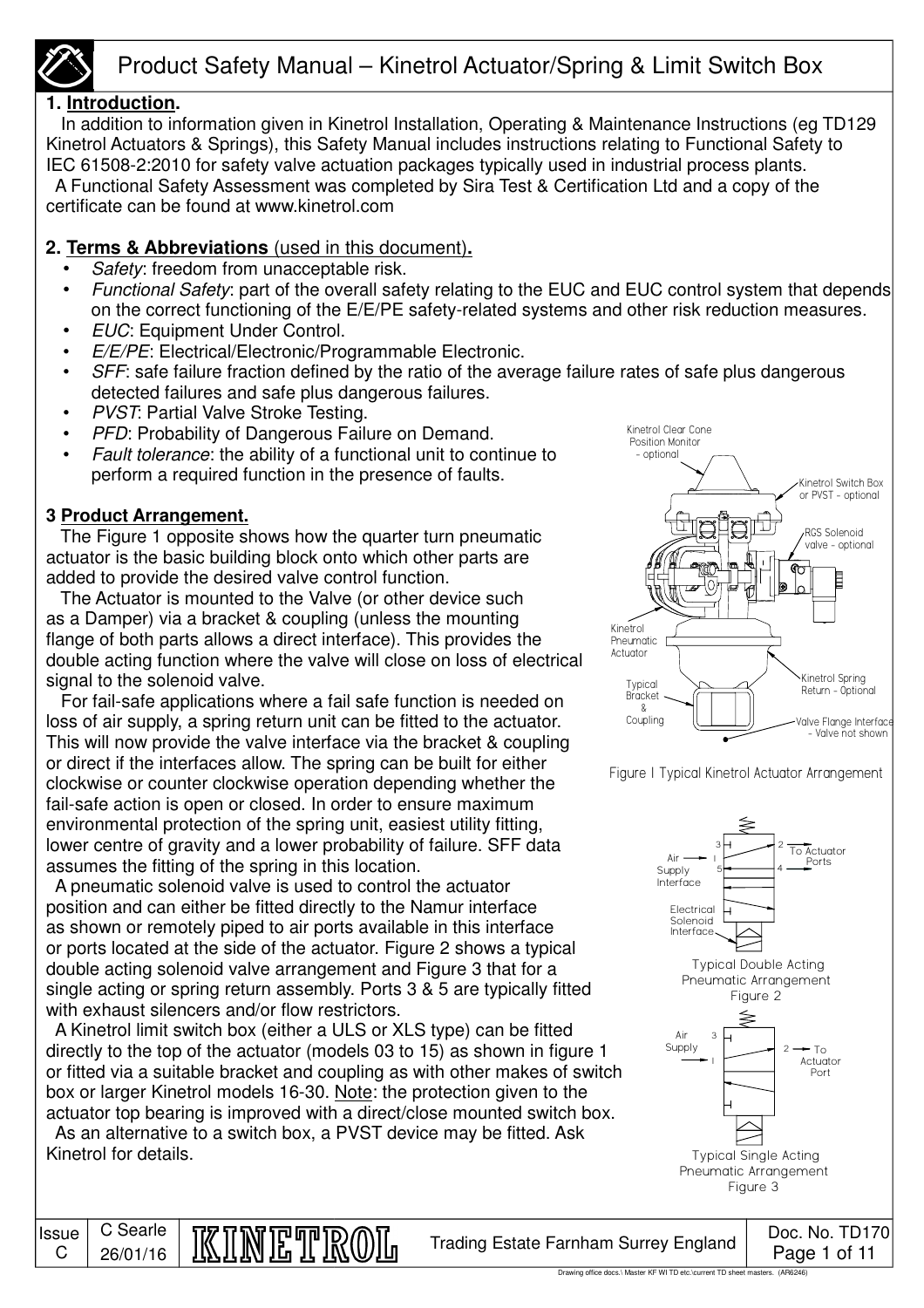

Figure 1 shows the optional Clear Cone monitor fitted which again helps to protect the moving parts against corrosion as well as providing improved visual position indication.

#### **3 Functional Constraints**

The device, as configured, has functional constraints in its application. These can be summarised by the following:

- The mounting of the unit to the bracket/valve should be as described on page 1 of TD129.
- The air/gas supply should be as specified on page 1 of TD129
- Actuator/spring operation, maintenance & adjustment should be as specified on page 3 of TD129
- In high vibration environmental conditions (greater than 4g @ 100Hz), contact Kinetrol for advice if vibration levels are higher.
- For operating constraints of the limit switch box (if fitted) refer to the switch box IOM as supplied or contact Kinetrol for a copy quoting the unit serial number or part number.
- For functional constraints for the Solenoid Valve, refer to valve supplier quoting their part number or if supplied by Kinetrol refer to manual as supplied.

#### **4 Functional Failure Modes.**

The mechanical simplicity of the Kinetrol actuator design, allows a relatively straight forward analysis of the possible failure modes of its constituent parts. Therefore the failures become very infrequent as the Functional Safety Certificate suggests and failure of components is derived mainly from generic industry data. This ensures the design comprises 'Type A' components. The 'hardware fault tolerance' is assumed zero.

The critical items that contribute most to the theoretical failure modes are:

- Process Valve failure data must be taken into account for the overall valve/actuator assembly and must be obtained from the valve manufacture.
- Air supply failure with double acting versions has not been considered.
- FMEA data with RGS Solenoid valves is included in one double acting version.
- The failure analysis with other makes/types of Solenoid Valve use manufacturers data.
- The use of a PVST device will increase the SFF and reduce the PFD in all cases but the improvement is greater in sizes 16-30 with both spring return and double acting.
- Spring unit (if fitted) is mounted beneath the actuator and not above (for reasons described in section 2)
- The switch box is fitted where possible directly to the top of the actuator in order to prevent any possibility of ingress of fluid or dust to the actuator upper bearing.
- Single spring pack FMEA analysis shows a lower failure mode than with multiple spring packs.
- Failure of fasteners within the actuator/spring unit contribute to the theoretical failure modes and therefore Kinetrol procedures during any rebuild must be followed closely including tightening screws to the correct torques and the use of thread adhesives where applicable.

The failure mode analysis, assumes a proof test interval of 8,760 hours (one year) and mean time to repair of 8 hours. With the application of a PVST, the test interval is assumed to reduce to one tenth of this. The following tables described below show the failure rate of various products combination and the probability of failure on low demand.

Kinetrol TD 138 section 3 specifies pre-maintenance checks that are applicable to all sizes of Kinetrol actuator. Section 4 lists checks that can be made once a faulty actuator has been dismantled. If in doubt, contact Kinetrol for advice.

### **5 Systematic Integrity.**

C Searle

Kinetrol internal processes and procedures have also been under scrutiny to ensure compliance with IEC 61508. Kinetrol remains in an enviable position of manufacture of vital processes in house and systematic faults can therefore be identified and systems altered to remove their effect from within the organisation. System integrity is therefore high and complies with the requirements for a Safety Integrity Level (SIL) 3.

Users of the product as described above, must ensure that the assembly is fitted to the valve and used in compliance with statements already made in order to avoid systematic failures that are outside the control of Kinetrol.

Issue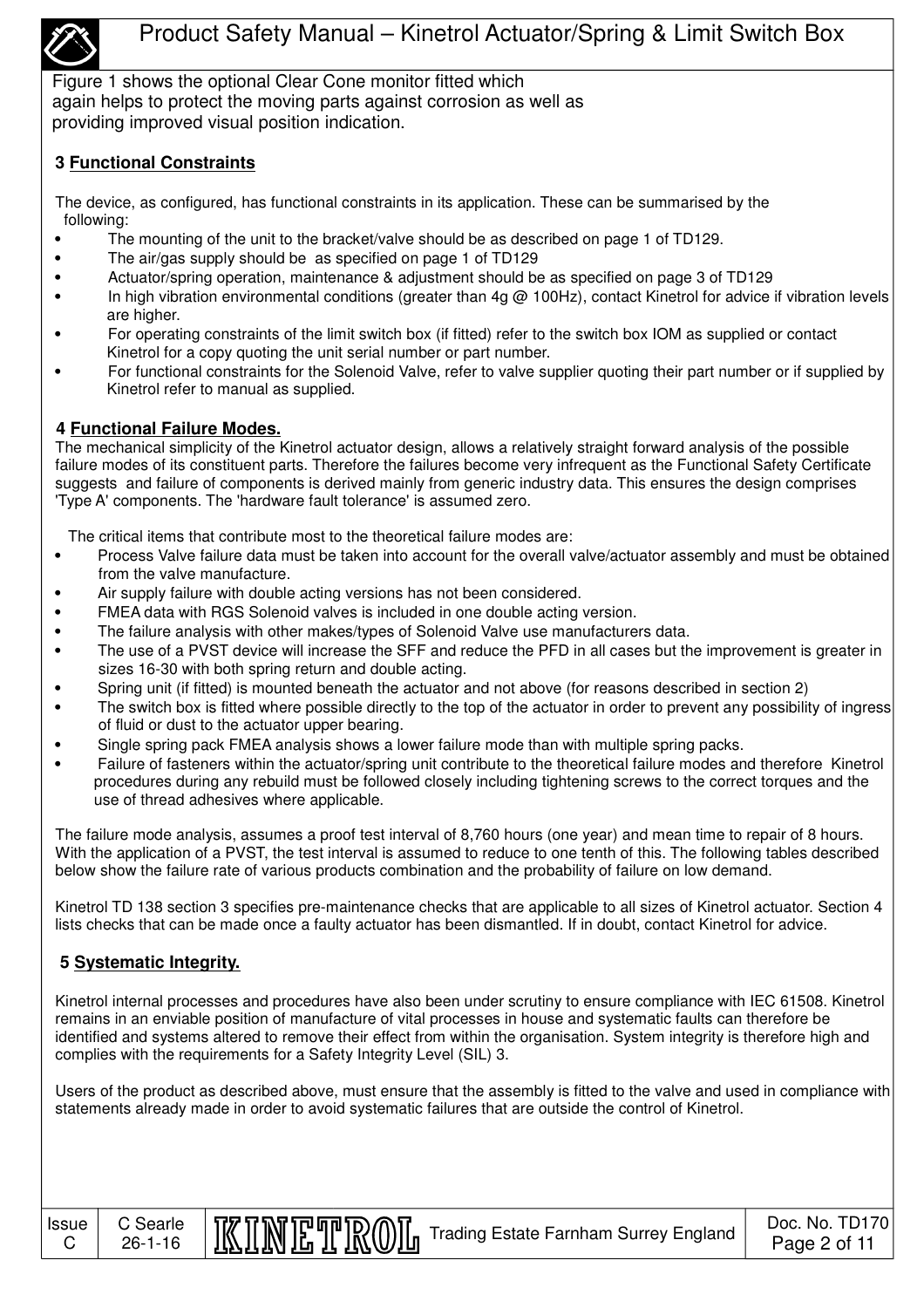

Table 1. **Arrangement one:** Spring return mounted next to valve (valve not included); Actuator on valve; switch box mounted as noted either direct on the actuator or indirectly coupled

|                   |                                |              |                |                |                                          | <b>PVST?</b><br>(Partial |                       |                       |               |                                       |            |              |                    |                |                                |
|-------------------|--------------------------------|--------------|----------------|----------------|------------------------------------------|--------------------------|-----------------------|-----------------------|---------------|---------------------------------------|------------|--------------|--------------------|----------------|--------------------------------|
|                   |                                | No. of       | No. of vane    | Switch box     |                                          | valve                    | $\lambda_{\text{DD}}$ | $\lambda_{\text{DU}}$ | $\lambda_{S}$ | Ano effect                            | <b>SFF</b> |              |                    |                |                                |
|                   | Kinetrol Part   No. of Springs | vanes        | bolts          | included?      | <b>Switch Box</b><br><b>Direct Mount</b> | stroke test              | <b>FITS</b>           | <b>FITS</b>           | <b>FITS</b>   | <b>FITS</b>                           | $\%$       | <b>HFT</b>   | PFD <sub>AVG</sub> | SIL            | <b>Demand Mode</b>             |
| $02**12*$         |                                | -1           | 2              | Yes            | Yes                                      | N <sub>0</sub>           | $\Omega$              | 46                    | 793           | 3488                                  | 95         | $\theta$     | 0.0002             | 3              | Low                            |
| $02**12*$         |                                | $\mathbf{1}$ | 2              | Yes            | Yes                                      | Yes                      | 19                    | 27                    | 793           | 3488                                  | 97         | $\Omega$     | 0.0001             | 3              | Low                            |
| $02**12*$         |                                | $\mathbf{1}$ | $\overline{c}$ | No             | No                                       | No                       | $\overline{0}$        | 46                    | 685           | 3128                                  | 94         | $\mathbf{0}$ | 0.0002             | 3              | Low                            |
| 02**12*           |                                | $\mathbf{1}$ | 2              | N <sub>o</sub> | No                                       | Yes                      | 19                    | 27                    | 685           | 3128                                  | 96         | $\Omega$     | 0.0001             | $\overline{3}$ | Low                            |
| $ 03**12**$       |                                | $\mathbf{1}$ | $\overline{2}$ | Yes            | Yes                                      | N <sub>o</sub>           | $\overline{0}$        | 46                    | 793           | 3488                                  | 95         | $\mathbf{0}$ | 0.0002             | 3              | Low                            |
| $03**12*$         |                                | $\mathbf{1}$ | 2              | Yes            | Yes                                      | Yes                      | 19                    | 27                    | 793           | 3488                                  | 97         | $\mathbf{0}$ | 0.0001             | 3              | Low                            |
| $ 03**12**$       |                                | $\mathbf{1}$ | $\overline{2}$ | N <sub>o</sub> | No                                       | N <sub>o</sub>           | $\theta$              | 46                    | 685           | 3128                                  | 94         | $\Omega$     | 0.0002             | 3              | Low                            |
| $ 03**12**$       |                                | $\mathbf{1}$ | 2              | N <sub>o</sub> | No                                       | Yes                      | 19                    | 27                    | 685           | 3128                                  | 96         | $\theta$     | 0.0001             | 3              | Low                            |
| $05***12*$        |                                | $\mathbf{1}$ | 2              | Yes            | Yes                                      | No                       | $\overline{0}$        | 46                    | 793           | 3488                                  | 95         | $\theta$     | 0.0002             | 3              | Low                            |
| $05***12*$        |                                | $\mathbf{1}$ | $\overline{c}$ | Yes            | Yes                                      | Yes                      | 19                    | 27                    | 793           | 3488                                  | 97         | $\theta$     | 0.0001             | $\mathfrak{Z}$ | Low                            |
| $05***12*$        |                                | $\mathbf{1}$ | 2              | N <sub>o</sub> | No                                       | No                       | $\theta$              | 46                    | 685           | 3128                                  | 94         | $\Omega$     | 0.0002             | 3              | Low                            |
| $05***12*$        |                                | $\mathbf{1}$ | 2              | No             | No                                       | Yes                      | 19                    | 27                    | 685           | 3128                                  | 96         | $\theta$     | 0.0001             | 3              | Low                            |
| $07**12*$         |                                | $\mathbf{1}$ | $\overline{4}$ | Yes            | Yes                                      | No                       | $\overline{0}$        | 52                    | 793           | 3492                                  | 94         | $\Omega$     | 0.0002             | $\mathfrak{Z}$ | Low                            |
| 07**12*           |                                | $\mathbf{1}$ | $\overline{4}$ | Yes            | Yes                                      | Yes                      | 23                    | 30                    | 793           | 3492                                  | 97         | $\Omega$     | 0.0001             | $\mathfrak{Z}$ | Low                            |
| $07**12*$         |                                |              | $\overline{4}$ | N <sub>o</sub> | No                                       | N <sub>o</sub>           | $\overline{0}$        | 52                    | 685           | 3132                                  | 93         | $\theta$     | 0.0002             | 3              | Low                            |
| $07**12*$         | $\overline{1}$                 | $\mathbf{1}$ | $\overline{4}$ | N <sub>o</sub> | N <sub>o</sub>                           | Yes                      | 23                    | 30                    | 685           | 3132                                  | 96         | $\Omega$     | 0.0001             | 3              | Low                            |
| $ 07**12*-4000$   |                                | $\mathbf{1}$ | $\overline{4}$ | Yes            | Yes                                      | N <sub>o</sub>           | $\overline{0}$        | 52                    | 793           | 3492                                  | 94         | $\theta$     | 0.0002             | $\mathfrak{Z}$ | Low                            |
| $ 07**12*-4000 $  |                                | $\mathbf{1}$ | $\overline{4}$ | Yes            | Yes                                      | Yes                      | 23                    | 30                    | 793           | 3492                                  | 97         | $\Omega$     | 0.0001             | $\overline{3}$ | Low                            |
| $ 07**12*-4000 $  |                                | $\mathbf{1}$ | $\overline{4}$ | N <sub>o</sub> | No                                       | N <sub>o</sub>           | $\overline{0}$        | 52                    | 685           | 3132                                  | 93         | $\theta$     | 0.0002             | 3              | Low                            |
| $ 07**12*-4000$   |                                | $\mathbf{1}$ | $\overline{4}$ | N <sub>o</sub> | No                                       | Yes                      | 23                    | 30                    | 685           | 3132                                  | 96         | $\theta$     | 0.0001             | 3              | Low                            |
| $ 08**12**$       |                                | $\mathbf{1}$ | $\overline{4}$ | Yes            | Yes                                      | N <sub>o</sub>           | $\overline{0}$        | 52                    | 793           | 3492                                  | 94         | $\Omega$     | 0.0002             | 3              | Low                            |
| $08**12*$         |                                | $\mathbf{1}$ | $\overline{4}$ | Yes            | Yes                                      | Yes                      | 23                    | 30                    | 793           | 3492                                  | 97         | $\theta$     | 0.0001             | 3              | Low                            |
| $08**12*$         |                                | $\mathbf{1}$ | $\overline{4}$ | No             | N <sub>o</sub>                           | N <sub>o</sub>           | $\overline{0}$        | 52                    | 685           | 3132                                  | 93         | $\Omega$     | 0.0002             | 3              | Low                            |
|                   |                                |              |                |                |                                          |                          |                       |                       |               |                                       |            |              |                    |                |                                |
| <b>Issue</b><br>C | C Searle<br>$26 - 1 - 16$      |              | KINETROL       |                |                                          |                          |                       |                       |               | Trading Estate Farnham Surrey England |            |              |                    |                | Doc. No. TD170<br>Page 3 of 11 |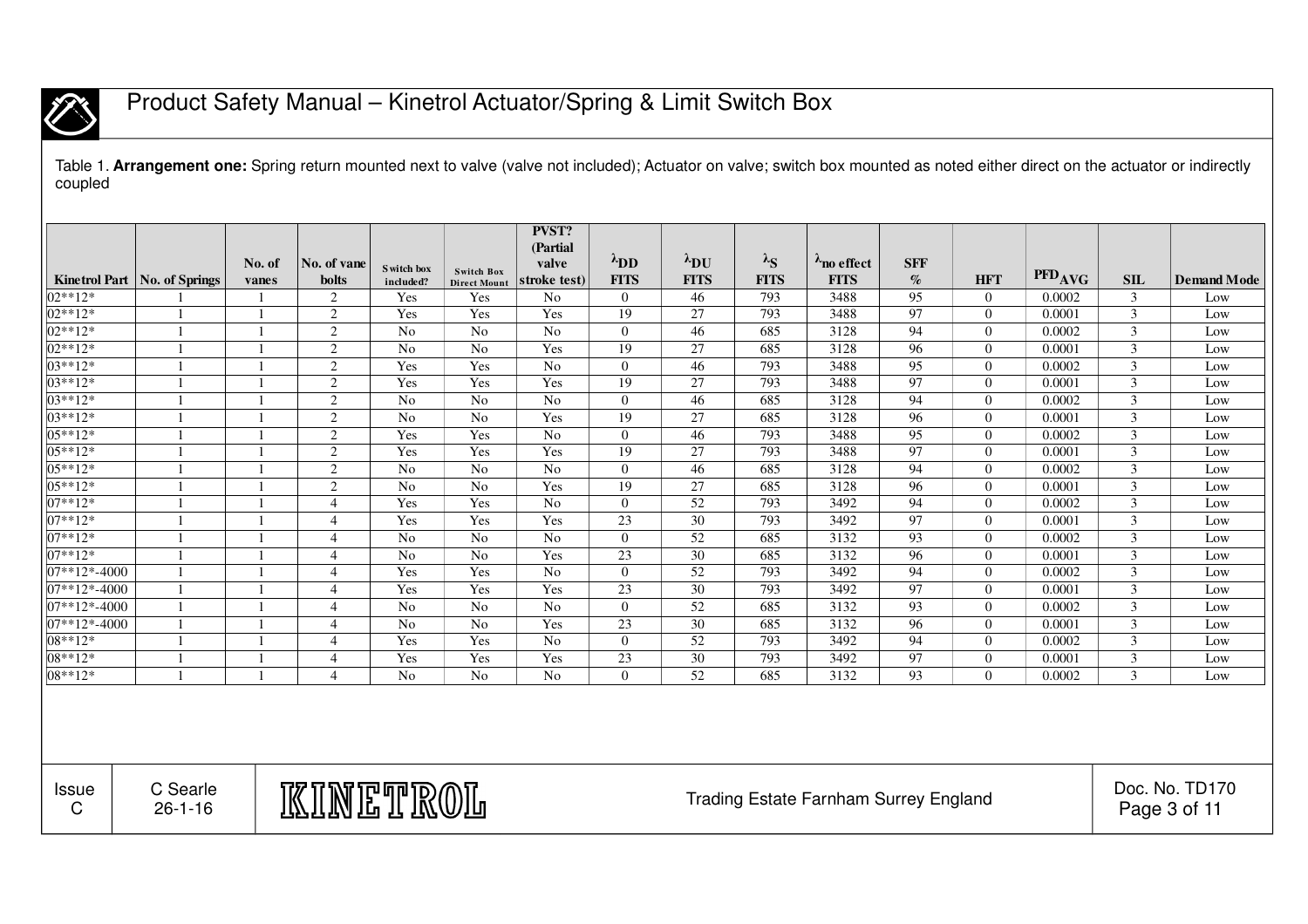

|                            | Kinetrol Part   No. of Springs                                                        | No. of<br>vanes | No. of vane<br><b>bolts</b> | Switch box<br>included? | Switch Box<br><b>Direct Mount</b> | PVST?<br>(Partial<br>valve<br>stroke test) | $\lambda_{\text{DD}}$<br><b>FITS</b> | $\lambda_{\text{DU}}$<br><b>FITS</b> | $\lambda_{S}$<br><b>FITS</b> | $\lambda_{\text{no effect}}$<br><b>FITS</b> | <b>SFF</b><br>$\mathcal{O}_0$ | <b>HFT</b>     | PFD <sub>AVG</sub> | SIL                            | <b>Demand Mode</b> |
|----------------------------|---------------------------------------------------------------------------------------|-----------------|-----------------------------|-------------------------|-----------------------------------|--------------------------------------------|--------------------------------------|--------------------------------------|------------------------------|---------------------------------------------|-------------------------------|----------------|--------------------|--------------------------------|--------------------|
| 08**12*                    |                                                                                       | -1              | $\overline{4}$              | No                      | N <sub>o</sub>                    | Yes                                        | 23                                   | 30                                   | 685                          | 3132                                        | 96                            | $\overline{0}$ | 0.0001             | $\mathfrak{Z}$                 | Low                |
| 09**12*                    | $\mathbf{1}$                                                                          | -1              | $\overline{4}$              | Yes                     | Yes                               | N <sub>0</sub>                             | $\overline{0}$                       | 52                                   | 793                          | 3492                                        | 94                            | $\overline{0}$ | 0.0002             | 3                              | Low                |
| 09**12*                    | $\overline{1}$                                                                        | $\overline{1}$  | $\overline{4}$              | Yes                     | Yes                               | Yes                                        | 23                                   | 30                                   | 793                          | 3492                                        | 97                            | $\overline{0}$ | 0.0001             | 3                              | Low                |
| 09**12*                    | $\mathbf{1}$                                                                          | $\mathbf{1}$    | $\overline{4}$              | $\overline{No}$         | N <sub>o</sub>                    | N <sub>o</sub>                             | $\overline{0}$                       | $\overline{52}$                      | 685                          | 3132                                        | 94                            | $\overline{0}$ | 0.0002             | 3                              | Low                |
| 09**12*                    | 1                                                                                     | $\overline{1}$  | $\overline{4}$              | N <sub>o</sub>          | N <sub>o</sub>                    | Yes                                        | 23                                   | $\overline{30}$                      | 685                          | 3132                                        | 96                            | $\overline{0}$ | 0.0001             | 3                              | Low                |
| 09**12*-4200               | $\mathbf{1}$                                                                          | -1              | $\overline{4}$              | Yes                     | Yes                               | N <sub>o</sub>                             | $\overline{0}$                       | 52                                   | 793                          | 3492                                        | 94                            | $\overline{0}$ | 0.0002             | 3                              | Low                |
| 09**12*-4200               | $\mathbf{1}$                                                                          | -1              | $\overline{4}$              | Yes                     | Yes                               | Yes                                        | 23                                   | 30                                   | 793                          | 3492                                        | 97                            | $\overline{0}$ | 0.0001             | 3                              | Low                |
| $\overline{09**12*}$ -4200 | $\mathbf{1}$                                                                          | -1              | $\overline{4}$              | N <sub>o</sub>          | No                                | N <sub>o</sub>                             | $\overline{0}$                       | 52                                   | 685                          | 3132                                        | 93                            | $\overline{0}$ | 0.0002             | 3                              | Low                |
| $09**12*-4200$             | $\mathbf{1}$                                                                          | $\overline{1}$  | $\overline{4}$              | No                      | No                                | Yes                                        | 23                                   | $\overline{30}$                      | 685                          | 3132                                        | 96                            | $\overline{0}$ | 0.0001             | 3                              | Low                |
| $10**12*$                  | $\mathbf{1}$                                                                          | $\overline{1}$  | $\overline{4}$              | Yes                     | Yes                               | N <sub>o</sub>                             | $\overline{0}$                       | 52                                   | 793                          | 3492                                        | 94                            | $\overline{0}$ | 0.0002             | 3                              | Low                |
| $10**12*$                  | $\mathbf{1}$                                                                          | $\mathbf{1}$    | $\overline{4}$              | Yes                     | Yes                               | Yes                                        | 23                                   | $\overline{30}$                      | 793                          | 3492                                        | 97                            | $\overline{0}$ | 0.0001             | 3                              | Low                |
| $10**12*$                  | $\mathbf{1}$                                                                          | $\mathbf{1}$    | $\overline{4}$              | N <sub>o</sub>          | No                                | N <sub>0</sub>                             | $\overline{0}$                       | 52                                   | 685                          | 3132                                        | 93                            | $\overline{0}$ | 0.0002             | 3                              | Low                |
| $10**12*$                  | 1                                                                                     | -1              | $\overline{4}$              | No                      | No                                | Yes                                        | 23                                   | 30                                   | 685                          | 3132                                        | 96                            | $\overline{0}$ | 0.0001             | $\mathfrak{Z}$                 | Low                |
| $10**12*-5800$             | $\mathbf{1}$                                                                          | $\overline{1}$  | $\overline{4}$              | Yes                     | Yes                               | N <sub>o</sub>                             | $\overline{0}$                       | 52                                   | 793                          | 3492                                        | 94                            | $\theta$       | 0.0002             | $\mathfrak{Z}$                 | Low                |
| 10**12*-5800               | $\mathbf{1}$                                                                          | $\mathbf{1}$    | $\overline{4}$              | Yes                     | Yes                               | Yes                                        | 23                                   | 30                                   | 793                          | 3492                                        | 97                            | $\overline{0}$ | 0.0001             | 3                              | Low                |
| 10**12*-5800               | 1                                                                                     | -1              | $\overline{4}$              | No                      | No                                | N <sub>o</sub>                             | $\overline{0}$                       | 52                                   | 685                          | 3132                                        | 93                            | $\Omega$       | 0.0002             | $\mathfrak{Z}$                 | Low                |
| $10**12*-5800$             | 1                                                                                     | -1              | $\overline{4}$              | No                      | No                                | Yes                                        | 23                                   | 30                                   | 685                          | 3132                                        | 96                            | $\Omega$       | 0.0001             | $\mathfrak{Z}$                 | Low                |
| $12**12*$                  | 1                                                                                     | $\mathbf{1}$    | 6                           | Yes                     | Yes                               | N <sub>o</sub>                             | $\overline{0}$                       | 57                                   | 793                          | 3496                                        | 93                            | $\theta$       | 0.0002             | $\mathfrak{Z}$                 | Low                |
| 12**12*                    | $\mathbf{1}$                                                                          | $\mathbf{1}$    | 6                           | Yes                     | Yes                               | Yes                                        | 25                                   | 31                                   | 793                          | 3496                                        | 96                            | $\overline{0}$ | 0.0001             | $\mathfrak{Z}$                 | Low                |
| $12**12*$                  | 1                                                                                     | $\overline{1}$  | 6                           | No                      | No                                | N <sub>o</sub>                             | $\overline{0}$                       | $\overline{57}$                      | 685                          | 3135                                        | 92                            | $\overline{0}$ | 0.0002             | 3                              | Low                |
| 12**12*                    | $\mathbf{1}$                                                                          | $\overline{1}$  | 6                           | $\overline{No}$         | No                                | Yes                                        | 25                                   | $\overline{31}$                      | 685                          | 3135                                        | 96                            | $\overline{0}$ | 0.0001             | $\mathfrak{Z}$                 | Low                |
| $12**12*-4300$             | $\mathbf{1}$                                                                          | $\overline{1}$  | 6                           | Yes                     | Yes                               | No                                         | $\theta$                             | 57                                   | 793                          | 3496                                        | 93                            | $\theta$       | 0.0002             | $\overline{3}$                 | Low                |
|                            |                                                                                       |                 |                             |                         |                                   |                                            |                                      |                                      |                              |                                             |                               |                |                    |                                |                    |
| <b>Issue</b><br>C          | C Searle<br>KINETROL<br><b>Trading Estate Farnham Surrey England</b><br>$26 - 1 - 16$ |                 |                             |                         |                                   |                                            |                                      |                                      |                              |                                             |                               |                |                    | Doc. No. TD170<br>Page 4 of 11 |                    |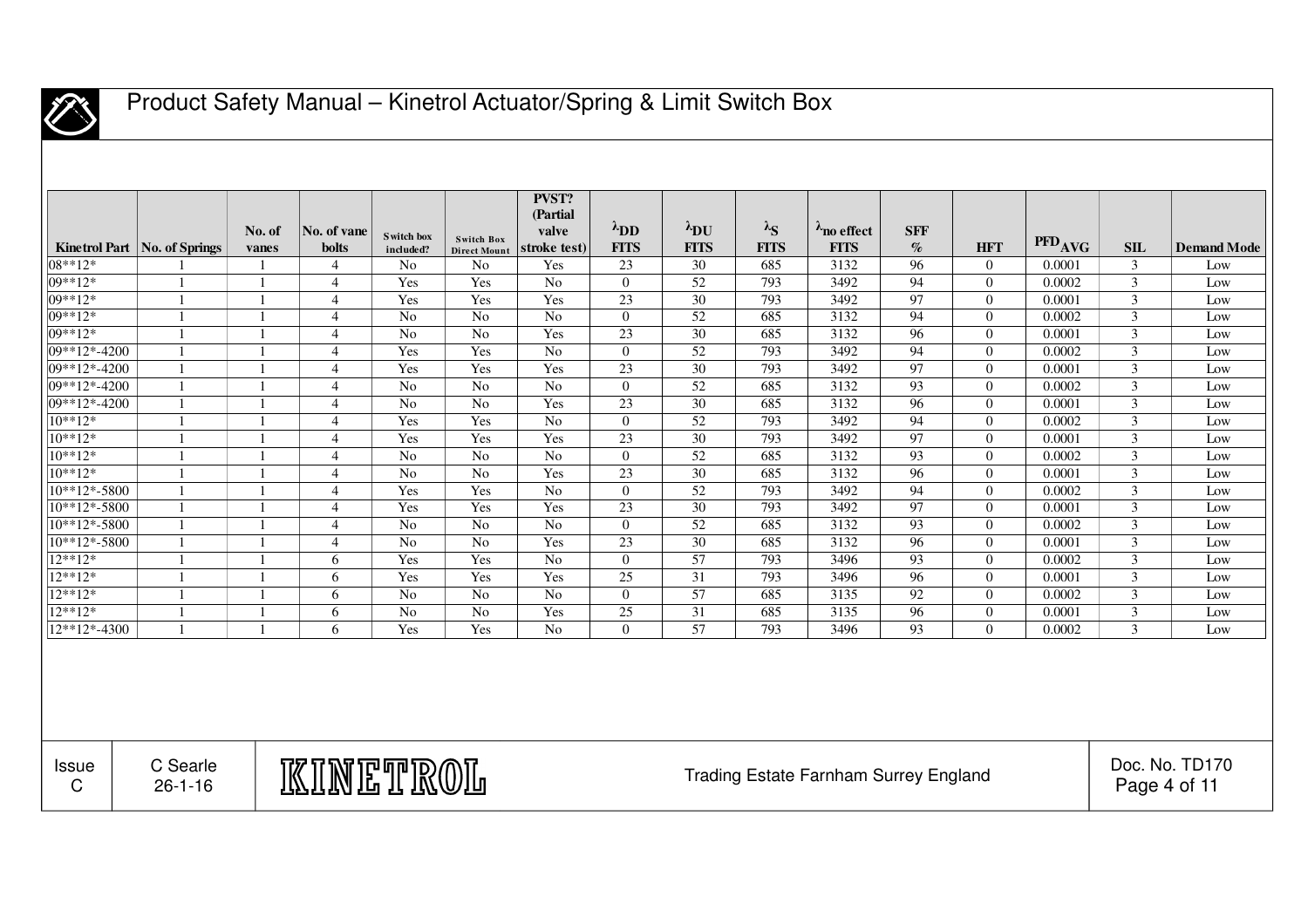

|                                                                      | Kinetrol Part   No. of Springs | No. of<br>vanes | No. of vane<br><b>bolts</b> | S witch box<br>included? | <b>Switch Box</b><br><b>Direct Mount</b> | <b>PVST?</b><br>(Partial<br>valve<br>stroke test) | $\lambda_{\text{DD}}$<br><b>FITS</b> | $\lambda_{\text{DU}}$<br><b>FITS</b> | $\lambda_{S}$<br><b>FITS</b> | $\lambda_{\text{no effect}}$<br><b>FITS</b> | <b>SFF</b><br>$\%$ | <b>HFT</b>     | PFD <sub>AVG</sub> | SIL                     | <b>Demand Mode</b>             |
|----------------------------------------------------------------------|--------------------------------|-----------------|-----------------------------|--------------------------|------------------------------------------|---------------------------------------------------|--------------------------------------|--------------------------------------|------------------------------|---------------------------------------------|--------------------|----------------|--------------------|-------------------------|--------------------------------|
| $\frac{12**12*-4300}{2*}$                                            |                                | -1              | 6                           | Yes                      | Yes                                      | Yes                                               | 25                                   | 31                                   | 793                          | 3496                                        | 96                 | $\Omega$       | 0.0001             | 3                       | Low                            |
| $12**12*-4300$                                                       | $\mathbf{1}$                   | $\overline{1}$  | 6                           | No                       | No                                       | N <sub>o</sub>                                    | $\theta$                             | 57                                   | 685                          | 3135                                        | 92                 | $\theta$       | 0.0002             | $\mathfrak{Z}$          | Low                            |
| 12**12*-4300                                                         | $\mathbf{1}$                   | $\mathbf{1}$    | 6                           | $\rm No$                 | $\rm No$                                 | Yes                                               | 25                                   | 31                                   | 685                          | 3135                                        | 96                 | $\overline{0}$ | 0.0001             | $\mathfrak{Z}$          | Low                            |
| 12**12*-4400                                                         | 2                              | $\mathbf{1}$    | 6                           | Yes                      | Yes                                      | No                                                | $\theta$                             | 82                                   | 793                          |                                             | 91                 | $\theta$       | 0.0003             | $\mathfrak{Z}$          | Low                            |
| 12**12*-4400                                                         | $\overline{c}$                 | $\overline{1}$  | 6                           | Yes                      | Yes                                      | Yes                                               | 30                                   | 44                                   | 793                          | 6591                                        | $\overline{95}$    | $\overline{0}$ | 0.0002             | $\overline{\mathbf{3}}$ | Low                            |
| 12**12*-4400                                                         | $\overline{c}$                 | $\mathbf{1}$    | 6                           | N <sub>o</sub>           | N <sub>o</sub>                           | No                                                | $\theta$                             | 74                                   | 685                          | 6215                                        | 90                 | $\theta$       | 0.0003             | $\mathfrak{Z}$          | Low                            |
| 12**12*-4400                                                         | 2                              | $\overline{1}$  | 6                           | No                       | No                                       | Yes                                               | 30                                   | 44                                   | 685                          | 6215                                        | 94                 | $\theta$       | 0.0002             | 3                       | Low                            |
| 14**12*                                                              | $\overline{1}$                 | $\overline{1}$  | $\,8\,$                     | Yes                      | Yes                                      | No                                                | $\theta$                             | 61                                   | 793                          | 3500                                        | 93                 | $\overline{0}$ | 0.0003             | $\overline{\mathbf{3}}$ | Low                            |
| 14**12*                                                              | $\overline{1}$                 | $\mathbf{1}$    | 8                           | Yes                      | Yes                                      | Yes                                               | 28                                   | 33                                   | 793                          | 3500                                        | 96                 | $\theta$       | 0.0001             | $\mathfrak{Z}$          | Low                            |
| 14**12*                                                              | $\overline{1}$                 | $\mathbf{1}$    | 8                           | N <sub>o</sub>           | No                                       | N <sub>o</sub>                                    | $\Omega$                             | 61                                   | 685                          | 3136                                        | 92                 | $\theta$       | 0.0003             | $\mathfrak{Z}$          | Low                            |
| 14**12*                                                              | $\overline{1}$                 | $\overline{1}$  | 8                           | $\overline{No}$          | $\overline{No}$                          | Yes                                               | 28                                   | 33                                   | 685                          | 3136                                        | 96                 | $\overline{0}$ | 0.0001             | $\mathfrak{Z}$          | Low                            |
| 14**12*-4900                                                         | 2                              | $\overline{1}$  | 8                           | Yes                      | Yes                                      | N <sub>o</sub>                                    | $\Omega$                             | 80                                   | 793                          | 6596                                        | 91                 | $\theta$       | 0.0004             | 3                       | Low                            |
| 14**12*-4900                                                         | 2                              | $\mathbf{1}$    | 8                           | Yes                      | Yes                                      | Yes                                               | 32                                   | 48                                   | 793                          | 6596                                        | 95                 | $\theta$       | 0.0002             | $\mathfrak{Z}$          | Low                            |
| 14**12*-4900                                                         | 2                              | $\mathbf{1}$    | 8                           | N <sub>o</sub>           | N <sub>o</sub>                           | N <sub>o</sub>                                    | $\overline{0}$                       | 80                                   | 685                          | 6235                                        | 90                 | $\overline{0}$ | 0.0004             | 3                       | Low                            |
| 14**12*-4900                                                         | 2                              | $\mathbf{1}$    | 8                           | N <sub>o</sub>           | $\overline{No}$                          | Yes                                               | 32                                   | 48                                   | 685                          | 6235                                        | 94                 | $\theta$       | 0.0002             | $\mathfrak{Z}$          | Low                            |
| 14**12*-5000                                                         | $\overline{1}$                 | $\mathbf{1}$    | 8                           | Yes                      | Yes                                      | No                                                | $\overline{0}$                       | 61                                   | 793                          | 3500                                        | 93                 | $\overline{0}$ | 0.0003             | $\mathfrak{Z}$          | Low                            |
| 14**12*-5000                                                         | $\overline{1}$                 | $\mathbf{1}$    | 8                           | Yes                      | Yes                                      | Yes                                               | 28                                   | 33                                   | 793                          | 3500                                        | 96                 | $\theta$       | 0.0001             | 3                       | Low                            |
|                                                                      |                                |                 |                             |                          |                                          |                                                   |                                      |                                      |                              |                                             |                    |                |                    |                         |                                |
| C Searle<br><u>KINETROL</u><br>Issue<br>$\mathsf C$<br>$26 - 1 - 16$ |                                |                 |                             |                          |                                          |                                                   |                                      |                                      |                              | Trading Estate Farnham Surrey England       |                    |                |                    |                         | Doc. No. TD170<br>Page 5 of 11 |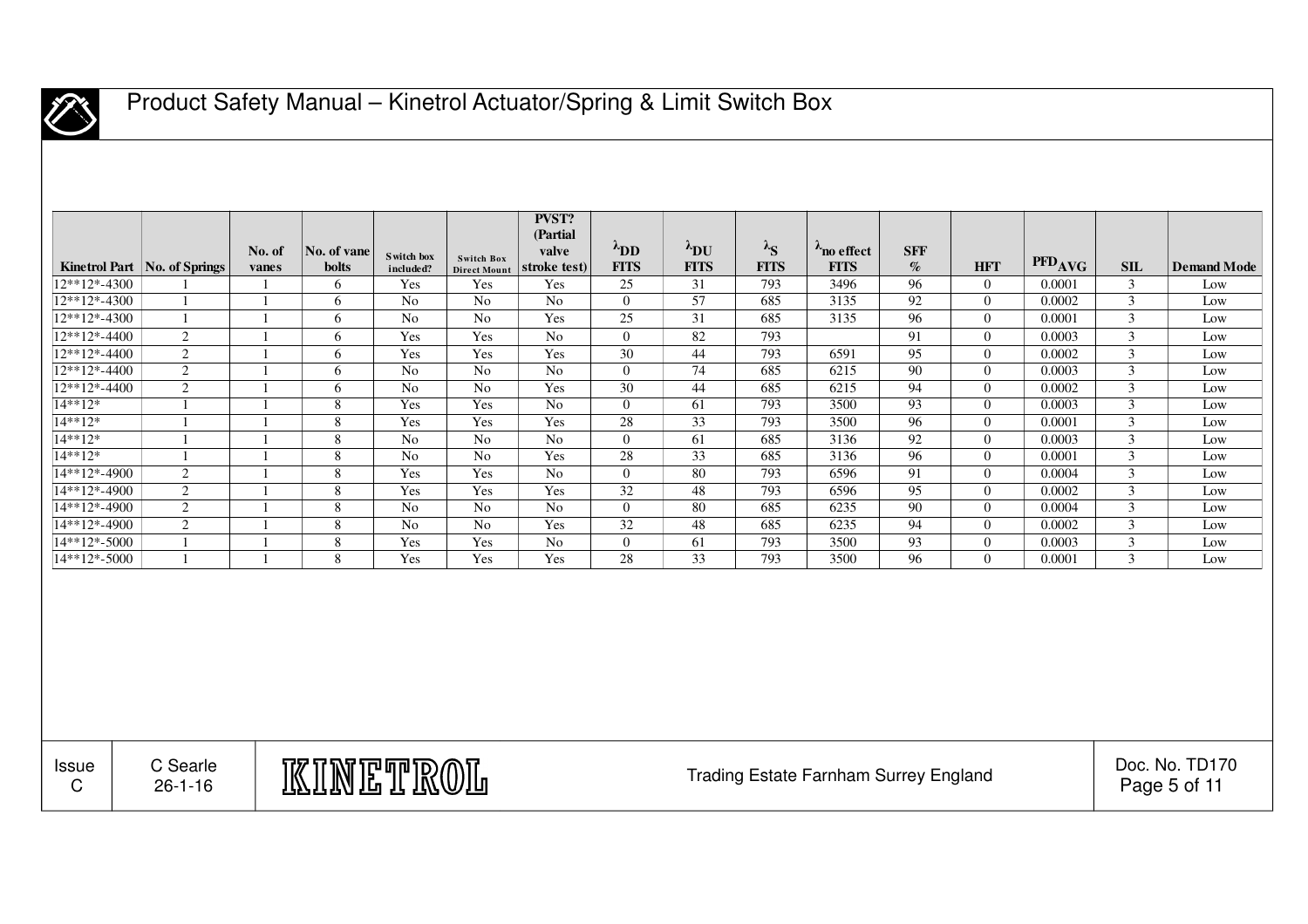

|                   | Kinetrol Part   No. of Springs                                                               | No. of<br>vanes | No. of vane<br>bolts | S witch box<br>included? | <b>Switch Box</b><br><b>Direct Mount</b> | <b>PVST?</b><br>(Partial<br>valve<br>stroke test) | $\lambda_{DD}$<br><b>FITS</b> | $\lambda_{\rm DU}$<br><b>FITS</b> | $\lambda_{\rm s}$<br><b>FITS</b> | $\lambda$ no effect<br><b>FITS</b> | <b>SFF</b><br>$\mathcal{O}_0$ | <b>HFT</b>     | $\overline{\mathrm{PFD}_{\mathrm{AVG}}}$ | SIL              | <b>Demand Mode</b> |
|-------------------|----------------------------------------------------------------------------------------------|-----------------|----------------------|--------------------------|------------------------------------------|---------------------------------------------------|-------------------------------|-----------------------------------|----------------------------------|------------------------------------|-------------------------------|----------------|------------------------------------------|------------------|--------------------|
|                   |                                                                                              |                 |                      |                          |                                          |                                                   |                               |                                   |                                  | 3136                               |                               |                |                                          |                  |                    |
| 14**12*-5000      | -1                                                                                           | $\overline{1}$  | 8                    | No                       | N <sub>0</sub>                           | Yes                                               | 28                            | 33                                | 685                              |                                    | 96                            | $\overline{0}$ | 0.0001                                   | 3                | Low                |
| $15***12*$        | $\overline{1}$                                                                               | $\overline{1}$  | 8                    | Yes                      | Yes                                      | No                                                | $\Omega$                      | 61                                | 793                              | 3500                               | 93                            | $\Omega$       | 0.0003                                   | 3                | Low                |
| 15**12*           | $\overline{1}$                                                                               | $\overline{1}$  | 8                    | Yes                      | Yes                                      | Yes                                               | 28                            | 33                                | 793                              | 3500                               | 96                            | $\Omega$       | 0.0001                                   | 3                | Low                |
| $15***12*$        |                                                                                              | $\overline{1}$  | 8                    | No                       | No                                       | N <sub>o</sub>                                    | $\theta$                      | 61                                | 685                              | 3136                               | 92                            | $\theta$       | 0.0003                                   | $\mathfrak{Z}$   | Low                |
| $15***12*$        | $\mathbf{1}$                                                                                 | $\overline{1}$  | 8                    | No                       | N <sub>o</sub>                           | Yes                                               | 28                            | 33                                | 685                              | 3136                               | 96                            | $\theta$       | 0.0001                                   | $\mathfrak{Z}$   | Low                |
| $16***12*$        | $\mathbf{1}$                                                                                 | $\overline{1}$  | 8                    | Yes                      | Yes                                      | N <sub>o</sub>                                    | $\Omega$                      | 61                                | 793                              | 3500                               | 93                            | $\theta$       | 0.0003                                   | 3                | Low                |
| $16***12*$        | $\overline{1}$                                                                               | $\overline{1}$  | 8                    | Yes                      | Yes                                      | Yes                                               | 28                            | 33                                | 793                              | 3500                               | $\overline{96}$               | $\Omega$       | 0.0001                                   | $\mathfrak{Z}$   | Low                |
| $16***12*$        | $\overline{1}$                                                                               | $\overline{1}$  | 8                    | No                       | No                                       | N <sub>o</sub>                                    | $\Omega$                      | 61                                | 685                              | 3136                               | 92                            | $\theta$       | 0.0003                                   | $\mathfrak{Z}$   | Low                |
| $16***12*$        |                                                                                              | $\overline{1}$  | 8                    | No                       | No                                       | Yes                                               | 28                            | 33                                | 685                              | 3136                               | 96                            | $\theta$       | 0.0001                                   | 3                | Low                |
| $16**12*-6100$    | $\mathbf{1}$                                                                                 | $\overline{1}$  | 8                    | Yes                      | Yes                                      | N <sub>o</sub>                                    | $\theta$                      | 61                                | 793                              | 3500                               | 93                            | $\Omega$       | 0.0003                                   | 3                | Low                |
| $16**12*-6100$    | $\overline{1}$                                                                               | $\overline{1}$  | 8                    | Yes                      | Yes                                      | Yes                                               | 28                            | 33                                | 793                              | 3500                               | 96                            | $\Omega$       | 0.0001                                   | 3                | Low                |
| $16***12*-6100$   | $\overline{1}$                                                                               | $\overline{1}$  | 8                    | No                       | No                                       | No                                                | $\Omega$                      | 61                                | 685                              | 3136                               | 92                            | $\theta$       | 0.0003                                   | 3                | Low                |
| 16**12*-6100      | $\mathbf{1}$                                                                                 |                 | 8                    | No                       | No                                       | Yes                                               | 28                            | 33                                | 685                              | 3136                               | 96                            | $\Omega$       | 0.0001                                   | 3                | Low                |
| 18**12*           | 2                                                                                            | $\overline{1}$  | $\,$ 8 $\,$          | Yes                      | Yes                                      | N <sub>o</sub>                                    | $\overline{0}$                | 161                               | 793                              | 6596                               | 83                            | $\theta$       | 0.0006                                   | 2                | Low                |
| 18**12*           | $\mathfrak{2}$                                                                               | $\overline{1}$  | 8                    | Yes                      | Yes                                      | Yes                                               | 81                            | 76                                | 793                              | 6596                               | 92                            | $\Omega$       | 0.0003                                   | 3                | Low                |
| $18**12*$         | 2                                                                                            | $\overline{1}$  | 8                    | No                       | No                                       | N <sub>o</sub>                                    | $\theta$                      | 160                               | 685                              | 6235                               | 81                            | $\theta$       | 0.0007                                   | 2                | Low                |
| $18**12*$         | 2                                                                                            | $\overline{1}$  | 8                    | No                       | No                                       | Yes                                               | 81                            | 76                                | 685                              | 6235                               | 91                            | $\Omega$       | 0.0003                                   | $\mathfrak{Z}$   | Low                |
| 18**12*-7000      | $\mathbf{1}$                                                                                 | $\overline{1}$  | 8                    | Yes                      | Yes                                      | N <sub>o</sub>                                    | $\Omega$                      | 61                                | 793                              | 3500                               | 93                            | $\Omega$       | 0.0003                                   | 3                | Low                |
| 18**12*-7000      | $\mathbf{1}$                                                                                 | $\overline{1}$  | 8                    | Yes                      | Yes                                      | Yes                                               | 28                            | 33                                | 793                              | 3500                               | 96                            | $\theta$       | 0.0001                                   | 3                | Low                |
| 18**12*-7000      | $\overline{1}$                                                                               | $\overline{1}$  | 8                    | No                       | No                                       | N <sub>o</sub>                                    | $\Omega$                      | 61                                | 685                              | 3136                               | 92                            | $\theta$       | 0.0003                                   | 3                | Low                |
| 18**12*-7000      | $\overline{1}$                                                                               | $\overline{1}$  | 8                    | No                       | No                                       | Yes                                               | 28                            | 33                                | 685                              | 3136                               | 96                            | $\theta$       | 0.0001                                   | 3                | Low                |
| $20**12*$         | $\overline{4}$                                                                               | $\overline{2}$  | 8                    | Yes                      | Yes                                      | No                                                | $\Omega$                      | $\overline{218}$                  | 1436                             | 12830                              | 87                            | $\Omega$       | 0.001                                    | $\overline{2}$   | Low                |
| 20**12*           | $\overline{4}$                                                                               | $\overline{2}$  | $\sqrt{8}$           | Yes                      | Yes                                      | Yes                                               | 101                           | 118                               | 1436                             | 12830                              | 93                            | $\theta$       | 0.0005                                   | $\overline{3}$   | Low                |
| 20**12*           | $\overline{4}$                                                                               | $\overline{2}$  | 8                    | $\overline{No}$          | No                                       | N <sub>o</sub>                                    | $\theta$                      | 218                               | 1327                             | 12470                              | 86                            | $\theta$       | 0.001                                    | $\boldsymbol{2}$ | Low                |
| $20**12*$         | $\overline{\mathcal{A}}$                                                                     | 2               | 8                    | No                       | No                                       | Yes                                               | 101                           | 118                               | 1328                             | 12470                              | 92                            | $\Omega$       | 0.0005                                   | 3                | Low                |
|                   |                                                                                              |                 |                      |                          |                                          |                                                   |                               |                                   |                                  |                                    |                               |                |                                          |                  |                    |
| <b>Issue</b><br>C | C Searle<br><u>KINETROL</u><br><b>Trading Estate Farnham Surrey England</b><br>$26 - 1 - 16$ |                 |                      |                          |                                          |                                                   |                               |                                   |                                  |                                    |                               |                | Doc. No. TD170<br>Page 6 of 11           |                  |                    |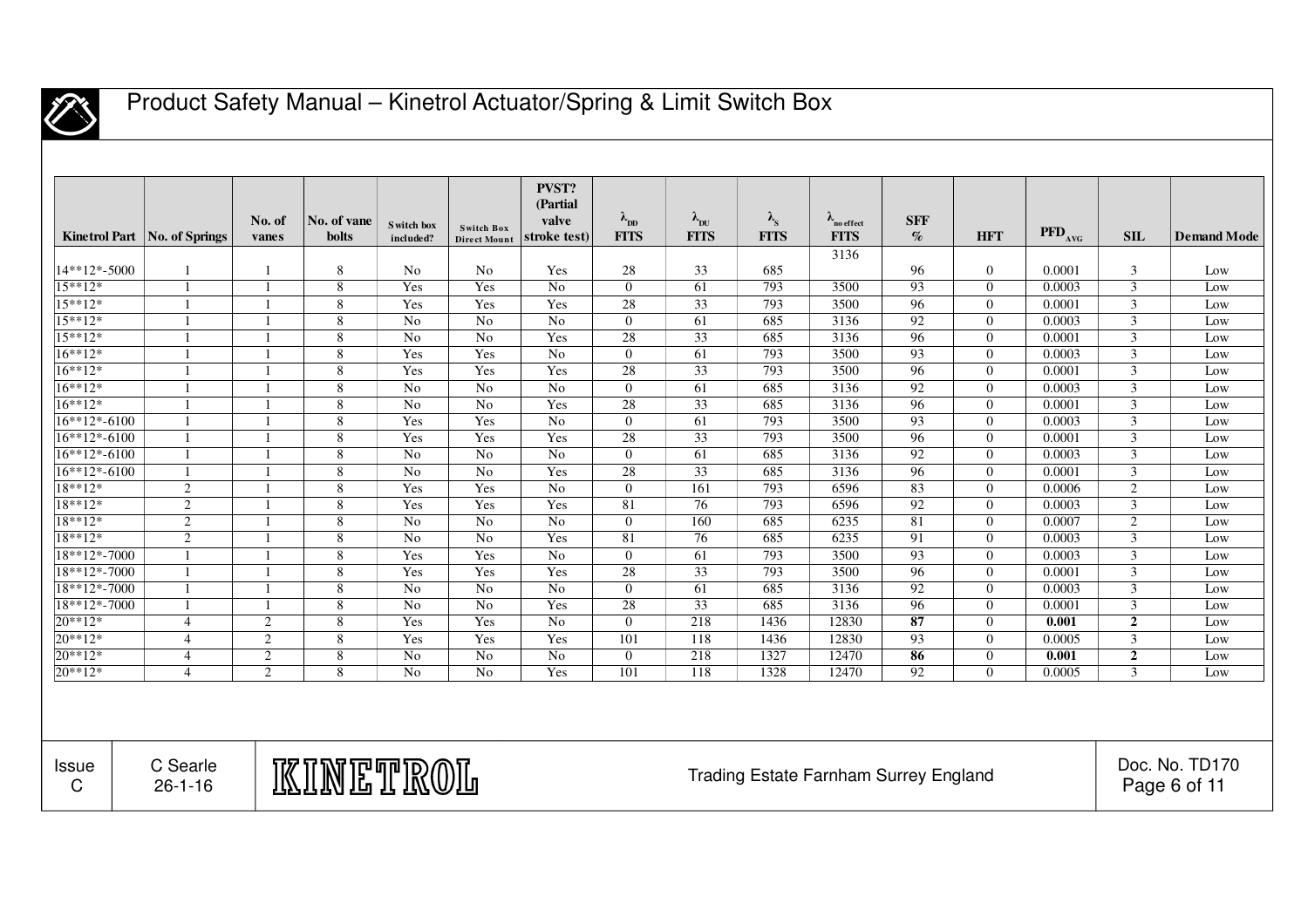

|                |                                |        |              |                |                     | <b>PVST?</b>   |                |                       |                   |             |                 |                |                    |                |                    |
|----------------|--------------------------------|--------|--------------|----------------|---------------------|----------------|----------------|-----------------------|-------------------|-------------|-----------------|----------------|--------------------|----------------|--------------------|
|                |                                |        |              |                |                     | (Partial)      |                |                       |                   |             |                 |                |                    |                |                    |
|                |                                | No. of | No. of vane  | Switch box     | <b>Switch Box</b>   | valve          | $\lambda$ DD   | $\lambda_{\text{DU}}$ | $\lambda_{\rm S}$ | no effect   | <b>SFF</b>      |                | PFD <sub>AVG</sub> |                |                    |
|                | Kinetrol Part   No. of Springs | vanes  | <b>bolts</b> | included?      | <b>Direct Mount</b> | stroke test)   | <b>FITS</b>    | <b>FITS</b>           | <b>FITS</b>       | <b>FITS</b> | $\mathcal{O}_0$ | <b>HFT</b>     |                    | SIL            | <b>Demand Mode</b> |
| 20**12*-7200   | 2                              | 2      | 8            | Yes            | Yes                 | No             | $\overline{0}$ | 178                   | 1415              | 6637        | 89              | $\bf{0}$       | 0.0008             | $\overline{2}$ | Low                |
| 20**12*-7200   | 2                              | 2      | 8            | Yes            | Yes                 | Yes            | 91             | 87                    | 1415              | 6637        | 95              | $\theta$       | 0.0004             | 3              | Low                |
| 20**12*-7200   | 2                              | 2      | 8            | N <sub>o</sub> | N <sub>o</sub>      | N <sub>o</sub> | $\overline{0}$ | 178                   | 1308              | 6261        | 88              | $\mathbf{0}$   | 0.0009             | $\overline{2}$ | Low                |
| 20**12*-7200   | 2                              | 2      | 8            | N <sub>o</sub> | N <sub>o</sub>      | Yes            | 91             | 87                    | 1307              | 6261        | 94              | $\theta$       | 0.0004             | 3              | Low                |
| 20**12*-7300   | 3                              | 2      | 8            | Yes            | Yes                 | N <sub>0</sub> | $\overline{0}$ | 195                   | 1418              | 10813       | 88              | $\bf{0}$       | 0.0009             | $\overline{2}$ | Low                |
| 20**12*-7300   | $\overline{3}$                 | 2      | 8            | Yes            | Yes                 | Yes            | 96             | 99                    | 1418              | 10813       | 94              | $\theta$       | 0.0008             | 3              | Low                |
| 20**12*-7300   | 3                              | 2      | 8            | N <sub>o</sub> | N <sub>o</sub>      | No             | $\theta$       | 195                   | 1309              | 10421       | 87              | $\mathbf{0}$   | 0.001              | $\overline{2}$ | Low                |
| 20**12*-7300   | 3                              | 2      | 8            | N <sub>o</sub> | N <sub>o</sub>      | Yes            | 96             | 99                    | 1310              | 10421       | 94              |                | 0.0004             | 3              | Low                |
| $30**12*$      | 6                              | 3      | 8            | Yes            | Yes                 | No             | $\Omega$       | 279                   | 2088              | 19064       | 88              | $\mathbf{0}$   | 0.0012             | $\overline{2}$ | Low                |
| $30**12*$      | 6                              | 3      | 8            | Yes            | Yes                 | Yes            | 121            | 158                   | 2088              | 19064       | 93              | $\overline{0}$ | 0.0007             | 3              | Low                |
| $30**12*$      | 6                              | 3      | 8            | N <sub>0</sub> | N <sub>o</sub>      | N <sub>0</sub> | $\Omega$       | 279                   | 1979              | 18704       | 88              | $\mathbf{0}$   | 0.0012             | $\overline{2}$ | Low                |
| $30**12*$      | 6                              | 3      | 8            | N <sub>o</sub> | N <sub>o</sub>      | Yes            | 121            | 158                   | 1980              | 18704       | 93              | $\theta$       | 0.0007             | 3              | Low                |
| $30**12*-7600$ | 3                              | 3      | 8            | Yes            | Yes                 | N <sub>o</sub> | $\Omega$       | 221                   | 2048              | 9777        | 90              | $\bf{0}$       | 0.001              | $\overline{2}$ | Low                |
| $30**12*-7600$ | $\mathfrak{Z}$                 | 3      | 8            | Yes            | Yes                 | Yes            | 106            | 114                   | 2047              | 9777        | 95              | $\theta$       | 0.0005             | 3              | Low                |
| $30**12*-7600$ | 3                              | 3      | 8            | N <sub>o</sub> | N <sub>o</sub>      | No             | $\Omega$       | 221                   | 1940              | 9416        | 90              | $\mathbf{0}$   | 0.001              | $\overline{2}$ | Low                |
| $30**12*-7600$ | $\mathbf{3}$                   | 3      | 8            | N <sub>o</sub> | N <sub>o</sub>      | Yes            | 102            | 100                   | 1940              | 9416        | 95              | $\theta$       | 0.0004             | 3              | Low                |
| $30**12*-7700$ | $\overline{4}$                 | 3      | 8            | Yes            | Yes                 | No             | $\Omega$       | 236                   | 1642              | 12832       | 87              | $\mathbf{0}$   | 0.001              | $\overline{2}$ | Low                |
| $30**12*-7700$ | $\overline{4}$                 | 3      | 8            | Yes            | Yes                 | Yes            | 111            | 124                   | 1642              | 12832       | 93              | $\overline{0}$ | 0.0005             | 3              | Low                |
| 30**12*-7700   | $\overline{4}$                 | 3      | 8            | No             | No                  | N <sub>0</sub> | $\overline{0}$ | 236                   | 1534              | 12477       | 87              | $\bf{0}$       | 0.001              | $\overline{2}$ | Low                |
| 30**12*-7700   | $\overline{4}$                 | 3      | 8            | No             | No                  | Yes            | 111            | 124                   | 1534              | 12477       | 93              | $\theta$       | 0.0005             | 3              | Low                |
| 30**12*-7800   | 5                              | 3      | 8            | Yes            | Yes                 | N <sub>0</sub> | $\overline{0}$ | 255                   | 1642              | 15929       | 87              | $\mathbf 0$    | 0.001              | $\overline{2}$ | Low                |
| 30**12*-7800   | 5                              | 3      | 8            | Yes            | Yes                 | Yes            | 116            | 139                   | 1642              | 15929       | 93              | $\Omega$       | 0.0006             | 3              | Low                |
| 30**12*-7800   | 5                              | 3      | 8            | N <sub>o</sub> | No                  | N <sub>o</sub> | $\mathbf{0}$   | 255                   | 1534              | 15568       | 86              | $\mathbf{0}$   | 0.0011             | $\overline{2}$ | Low                |
| 30**12*-7800   | 5                              | 3      | 8            | N <sub>o</sub> | N <sub>o</sub>      | Yes            | 116            | 139                   | 1534              | 15568       | 92              | $\Omega$       | 0.0006             | 3              | Low                |

#### **Note:**

1-The asterisks (\*) are where the product code invokes options such as alternative flange or thread options. 2- Where SIL 2 is declared in the tables, this is due to architecture constraints.

| <b>Issue</b> | C Searle<br>$26 - 1 - 16$ | KINETROL | <b>Trading Estate Farnham Surrey England</b> | Doc. No. TD170<br>Page 7 of 1 |
|--------------|---------------------------|----------|----------------------------------------------|-------------------------------|
|--------------|---------------------------|----------|----------------------------------------------|-------------------------------|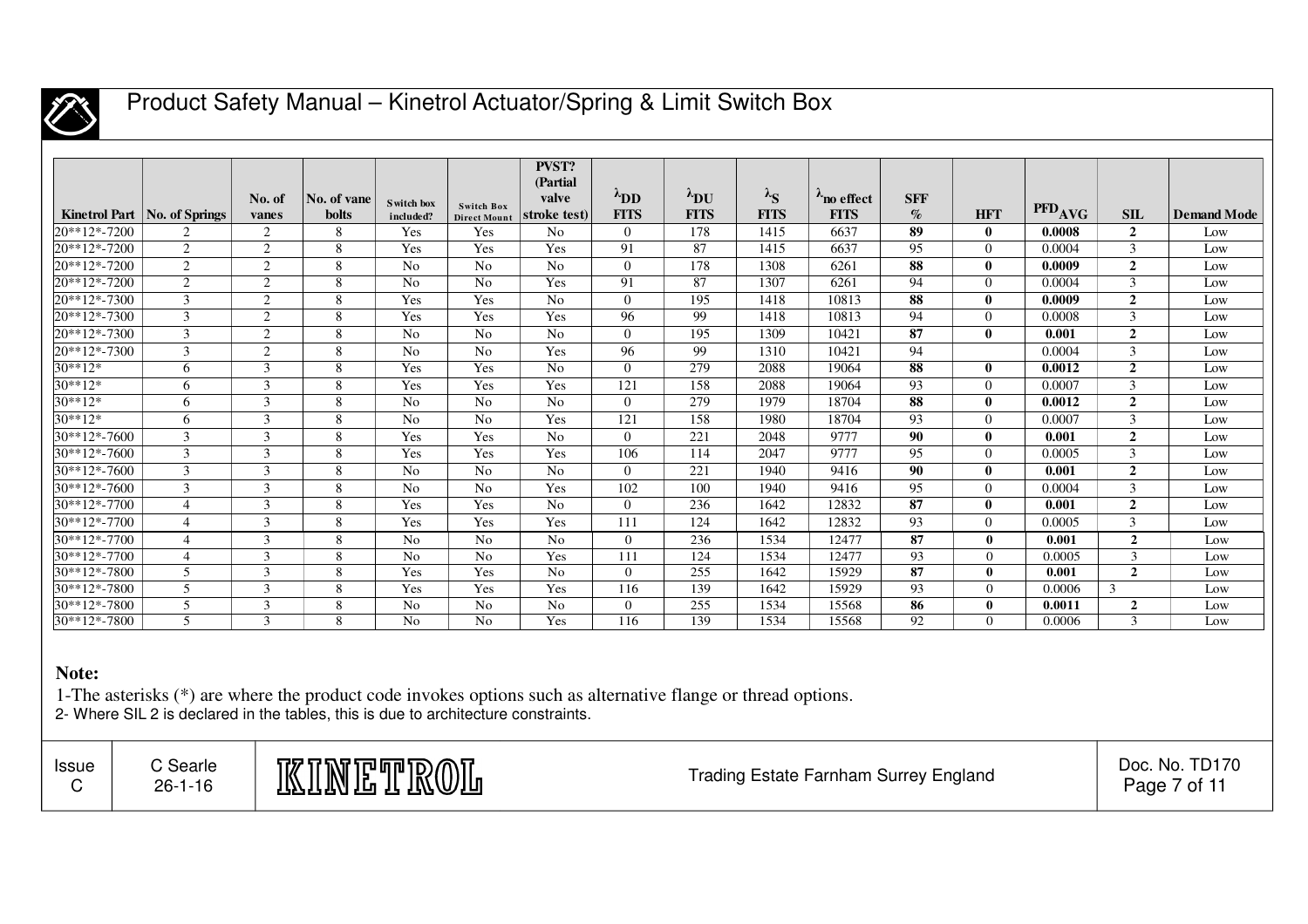

Table 2: **Arrangement two:** No Spring return; Double Acting Actuator on valve; switch box mounted as noted either direct on the actuator or indirectly coupled; With and Without PVST; USING EXIDA DATA FOR AN RGS TYPE SOLENOID VALVE; AIR SUPPLY NOT INCLUDED; (Note that the RGS type solenoid valve is Kinetrol's preferred choice for this application)

|                 |                           |                |                |                         |                                   | <b>PVST?</b><br>(Partial) |                       |                       |                   |                                              |            |                |                    |                                |               |
|-----------------|---------------------------|----------------|----------------|-------------------------|-----------------------------------|---------------------------|-----------------------|-----------------------|-------------------|----------------------------------------------|------------|----------------|--------------------|--------------------------------|---------------|
| <b>Kinetrol</b> | No. of                    | No. of         | No. of vane    |                         |                                   | valve                     | $\lambda_{\text{DD}}$ | $\lambda_{\text{DU}}$ | $\lambda_{\rm S}$ | no effect                                    | <b>SFF</b> |                |                    |                                | <b>Demand</b> |
| Part            | <b>Springs</b>            | vanes          | <b>bolts</b>   | Switch box<br>included? | <b>Switch Box</b><br>Direct Mount | stroke test)              | <b>FITS</b>           | <b>FITS</b>           | <b>FITS</b>       | <b>FITS</b>                                  | $\%$       | <b>HFT</b>     | PFD <sub>AVG</sub> | SIL                            | Mode          |
| 02**10*         | $\overline{0}$            |                | 2              | Yes                     | Yes                               | No                        | $\overline{0}$        | 627                   | 2277              | 616                                          | 78         | $\overline{0}$ | 0.003              | 2                              | Low           |
| $02**10*$       | $\overline{0}$            | $\overline{1}$ | 2              | Yes                     | Yes                               | Yes                       | 373                   | 254                   | 2277              | 616                                          | 91         | $\overline{0}$ | 0.001              | 2                              | Low           |
| $02**10*$       | $\overline{0}$            |                | $\sqrt{2}$     | N <sub>0</sub>          | N <sub>o</sub>                    | N <sub>0</sub>            | $\Omega$              | 627                   | 2172              | 254                                          | 78         | $\overline{0}$ | 0.003              | $\mathfrak{2}$                 | Low           |
| $02**10*$       | $\overline{0}$            |                | 2              | N <sub>0</sub>          | No                                | Yes                       | 373                   | $\overline{253}$      | 2172              | 254                                          | 91         | $\overline{0}$ | 0.001              | 2                              | Low           |
| $03**10*$       | $\theta$                  | $\blacksquare$ | $\overline{2}$ | Yes                     | Yes                               | N <sub>o</sub>            | $\Omega$              | 627                   | 22772             | 616                                          | 78         | $\overline{0}$ | 0.003              | $\overline{2}$                 | Low           |
| $03**10*$       | $\overline{0}$            |                | 2              | Yes                     | Yes                               | Yes                       | 373                   | 254                   | 2277              | 616                                          | 91         | $\overline{0}$ | 0.001              | 2                              | Low           |
| 03**10*         | $\overline{0}$            |                | $\overline{2}$ | N <sub>o</sub>          | $\overline{No}$                   | N <sub>o</sub>            | $\overline{0}$        | 627                   | 2172              | 254                                          | 78         | $\overline{0}$ | 0.003              | $\mathfrak{2}$                 | Low           |
| $03**10*$       | $\overline{0}$            | $\overline{1}$ | 2              | No                      | No                                | Yes                       | 373                   | 253                   | 2172              | 254                                          | 91         | $\overline{0}$ | 0.001              | 2                              | Low           |
| $05**10*$       | $\Omega$                  |                | 2              | Yes                     | Yes                               | N <sub>0</sub>            | $\Omega$              | 627                   | 2277              | 616                                          | 78         | $\overline{0}$ | 0.003              | 2                              | Low           |
| 05**10*         | $\theta$                  | $\overline{1}$ | 2              | Yes                     | Yes                               | Yes                       | 373                   | 254                   | 22772             | 616                                          | 91         | $\overline{0}$ | 0.001              | $\overline{2}$                 | Low           |
| 05**10*         | $\overline{0}$            | $\overline{1}$ | 2              | N <sub>o</sub>          | $\overline{No}$                   | No                        | $\Omega$              | 627                   | 2172              | 254                                          | 78         | $\overline{0}$ | 0.003              | $\mathfrak{2}$                 | Low           |
| 05**10*         | $\overline{0}$            |                | 2              | N <sub>0</sub>          | No                                | Yes                       | 373                   | 253                   | 2172              | 254                                          | 91         | $\overline{0}$ | 0.001              | 2                              | Low           |
| 07**10*         | $\overline{0}$            |                | $\overline{4}$ | Yes                     | Yes                               | N <sub>o</sub>            | $\overline{0}$        | 629                   | 2284              | 622                                          | 78         | $\overline{0}$ | 0.003              | $\mathfrak{2}$                 | Low           |
| $07**10*$       | $\overline{0}$            | $\overline{1}$ | $\overline{4}$ | Yes                     | Yes                               | Yes                       | 373                   | 256                   | 2284              | 622                                          | 91         | $\overline{0}$ | 0.001              | 2                              | Low           |
| $07**10*$       | $\Omega$                  |                | $\overline{4}$ | No                      | No                                | N <sub>0</sub>            | $\Omega$              | 629                   | 2176              | 262                                          | 78         | $\Omega$       | 0.003              | $\mathfrak{2}$                 | Low           |
| $07**10*$       | $\Omega$                  | $\overline{1}$ | $\overline{4}$ | No                      | N <sub>o</sub>                    | Yes                       | 373                   | 256                   | 2176              | 262                                          | 91         | $\overline{0}$ | 0.001              | $\overline{2}$                 | Low           |
| 08**10*         | $\theta$                  | $\overline{1}$ | $\overline{4}$ | Yes                     | Yes                               | $\overline{No}$           | $\Omega$              | 629                   | 2284              | 622                                          | 78         | $\Omega$       | 0.003              | $\overline{2}$                 | Low           |
| 08**10*         | $\overline{0}$            | $\overline{1}$ | $\overline{4}$ | Yes                     | Yes                               | Yes                       | 373                   | 256                   | 2284              | 622                                          | 91         | $\overline{0}$ | 0.001              | $\overline{c}$                 | Low           |
| 08**10*         | $\overline{0}$            |                | $\overline{4}$ | N <sub>o</sub>          | $\rm No$                          | N <sub>o</sub>            | $\Omega$              | 629                   | 2176              | 262                                          | 78         | $\overline{0}$ | 0.003              | $\overline{2}$                 | Low           |
| 08**10*         | $\overline{0}$            | $\overline{1}$ | $\overline{4}$ | N <sub>0</sub>          | No                                | Yes                       | 373                   | 256                   | 2176              | 262                                          | 91         | $\overline{0}$ | 0.001              | 2                              | Low           |
| $09**10*$       | $\theta$                  | $\overline{1}$ | $\overline{4}$ | Yes                     | Yes                               | N <sub>0</sub>            | $\Omega$              | 629                   | 2284              | 622                                          | 78         | $\overline{0}$ | 0.003              | 2                              | Low           |
| $09**10*$       | $\theta$                  | $\overline{1}$ | $\overline{4}$ | Yes                     | Yes                               | Yes                       | 373                   | 256                   | 2284              | 622                                          | 91         | $\overline{0}$ | 0.001              | $\overline{2}$                 | Low           |
| 09**10*         | $\theta$                  |                | $\overline{4}$ | N <sub>o</sub>          | No                                | N <sub>o</sub>            | $\Omega$              | 629                   | 2176              | 262                                          | 78         | $\overline{0}$ | 0.003              | $\mathfrak{2}$                 | Low           |
| 09**10*         | $\Omega$                  | $\overline{1}$ | $\overline{4}$ | N <sub>0</sub>          | No                                | Yes                       | 373                   | 256                   | 2176              | 262                                          | 91         | $\overline{0}$ | 0.001              | 2                              | Low           |
|                 |                           |                |                |                         |                                   |                           |                       |                       |                   |                                              |            |                |                    |                                |               |
| Issue<br>C      | C Searle<br>$26 - 1 - 16$ |                | KINETROL       |                         |                                   |                           |                       |                       |                   | <b>Trading Estate Farnham Surrey England</b> |            |                |                    | Doc. No. TD170<br>Page 8 of 11 |               |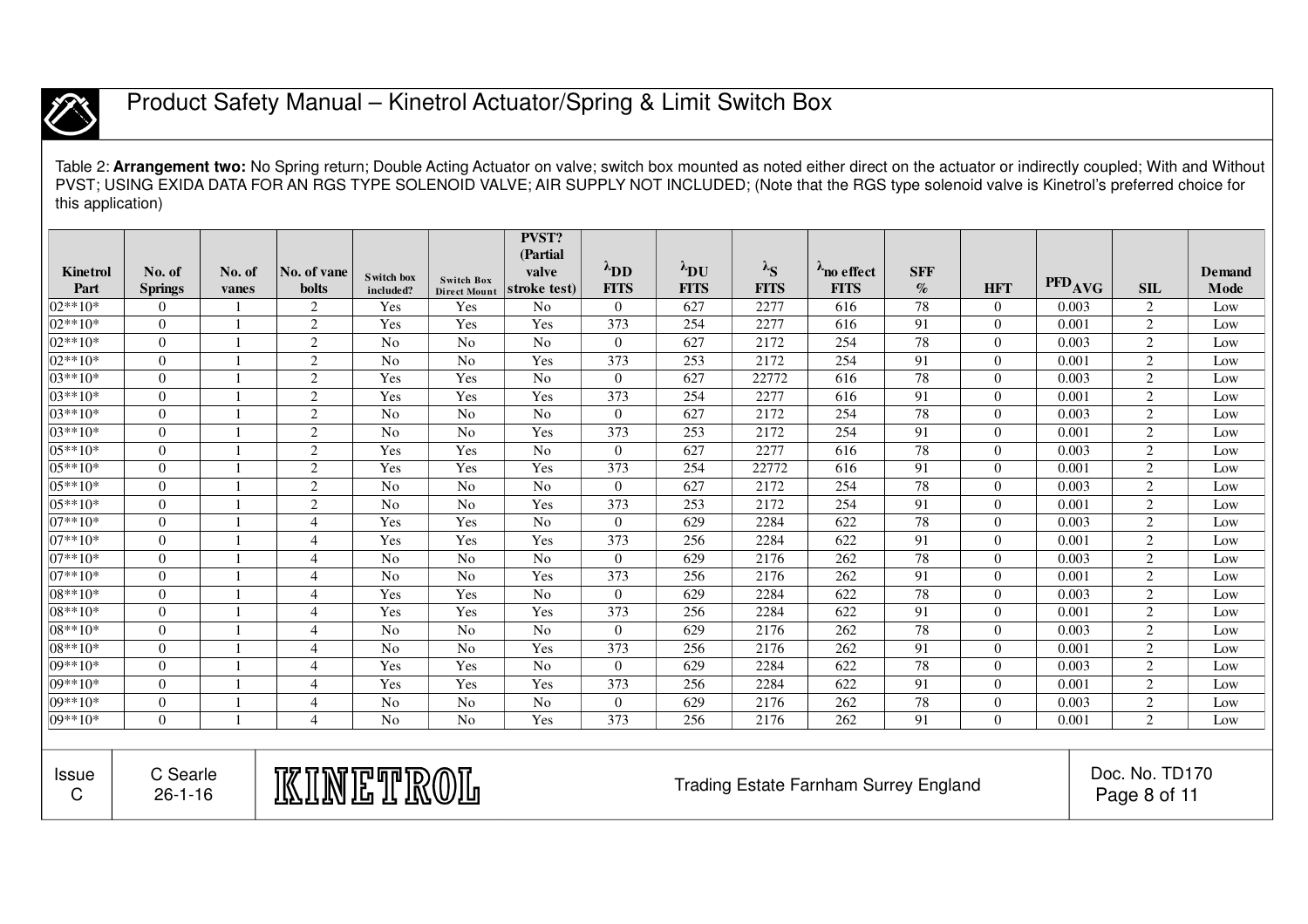

| <b>Kinetrol</b><br>Part   | No. of<br><b>Springs</b>                                                                                                     | No. of<br>vanes         | No. of vane<br><b>bolts</b> | S witch box<br>included? | <b>Switch Box</b><br><b>Direct Mount</b> | PVST?<br>(Partial)<br>valve<br>stroke test) | $\lambda_{\text{DD}}$<br><b>FITS</b> | $\lambda_{\text{DU}}$<br><b>FITS</b> | $\lambda_{\mathbf{S}}$<br><b>FITS</b> | $\lambda$ no effect<br><b>FITS</b> | <b>SFF</b><br>$\%$ | <b>HFT</b>     | PFD <sub>AVG</sub> | SIL            | Demand<br>Mode  |
|---------------------------|------------------------------------------------------------------------------------------------------------------------------|-------------------------|-----------------------------|--------------------------|------------------------------------------|---------------------------------------------|--------------------------------------|--------------------------------------|---------------------------------------|------------------------------------|--------------------|----------------|--------------------|----------------|-----------------|
| $10**10*$                 | $\overline{0}$                                                                                                               |                         | $\overline{4}$              | Yes                      | Yes                                      | No                                          | $\overline{0}$                       | 629                                  | 2284                                  | 622                                | 78                 | $\theta$       | 0.003              | 2              | Low             |
| $10**10*$                 | $\overline{0}$                                                                                                               |                         | $\overline{4}$              | Yes                      | Yes                                      | Yes                                         | 373                                  | 256                                  | 2284                                  | 622                                | 91                 | $\theta$       | 0.001              | 2              | Low             |
| $10**10*$                 | $\theta$                                                                                                                     |                         | $\overline{4}$              | No                       | $\overline{No}$                          | N <sub>o</sub>                              | $\theta$                             | 629                                  | 2176                                  | 262                                | 78                 | $\theta$       | 0.003              | 2              | Low             |
| $10**10*$                 | $\theta$                                                                                                                     | $\mathbf{1}$            | $\overline{4}$              | N <sub>0</sub>           | $\overline{No}$                          | Yes                                         | 373                                  | 256                                  | 2176                                  | 262                                | 91                 | $\theta$       | 0.001              | 2              | Low             |
| $12**10*$                 | $\boldsymbol{0}$                                                                                                             |                         | 6                           | Yes                      | Yes                                      | $\overline{No}$                             | $\mathbf{0}$                         | 632                                  | 2294                                  | 630                                | 78                 | $\theta$       | 0.003              | $\overline{2}$ | Low             |
| $12**10*$                 | $\mathbf{0}$                                                                                                                 |                         | 6                           | Yes                      | Yes                                      | Yes                                         | 373                                  | 258                                  | 2290                                  | 630                                | 91                 | $\theta$       | 0.001              | 2              | Low             |
| $12**10*$                 | $\theta$                                                                                                                     |                         | 6                           | No                       | No                                       | N <sub>o</sub>                              | $\Omega$                             | 632                                  | 2186                                  | 270                                | $\overline{78}$    | $\Omega$       | 0.003              | 2              | Low             |
| $12**10*$                 | $\Omega$                                                                                                                     |                         | 6                           | No                       | $\overline{No}$                          | Yes                                         | 374                                  | 258                                  | 2186                                  | 270                                | 91                 | $\Omega$       | 0.001              | 2              | Low             |
| $14**10*$                 | $\theta$                                                                                                                     |                         | 8                           | Yes                      | Yes                                      | $\overline{No}$                             | $\Omega$                             | 635                                  | 2298                                  | 638                                | $\overline{78}$    | $\Omega$       | 0.003              | 2              | Low             |
| 14**10*                   | $\overline{0}$                                                                                                               |                         | 8                           | Yes                      | Yes                                      | Yes                                         | 374                                  | 261                                  | 2298                                  | 638                                | 91                 | $\theta$       | 0.001              | 2              | Low             |
| $14**10*$                 | $\theta$                                                                                                                     |                         | 8                           | No                       | $\overline{No}$                          | N <sub>o</sub>                              | $\overline{0}$                       | 635                                  | 2196                                  | 277                                | 78                 | $\overline{0}$ | 0.003              | 2              | Low             |
| $14**10*$                 | $\theta$                                                                                                                     |                         | $\overline{8}$              | No                       | $\overline{No}$                          | Yes                                         | 374                                  | 261                                  | 2196                                  | $\overline{277}$                   | 91                 | $\overline{0}$ | 0.001              | $\overline{2}$ | Low             |
| $15**10*$                 | $\Omega$                                                                                                                     |                         | 8                           | Yes                      | Yes                                      | N <sub>o</sub>                              | $\Omega$                             | 635                                  | 2298                                  | 638                                | 78                 | $\theta$       | 0.003              | 2              | Low             |
| $15**10*$                 | $\theta$                                                                                                                     |                         | $\overline{8}$              | Yes                      | Yes                                      | Yes                                         | $\overline{374}$                     | $\overline{261}$                     | 2298                                  | 638                                | 91                 | $\theta$       | 0.001              | $\overline{2}$ | Low             |
| $15***10*$                | $\theta$                                                                                                                     |                         | 8                           | N <sub>0</sub>           | No                                       | No                                          | $\overline{0}$                       | 635                                  | 2196                                  | 277                                | 78                 | $\theta$       | 0.003              | 2              | Low             |
| $15**10*$                 | $\overline{0}$                                                                                                               |                         | 8                           | No                       | No                                       | Yes                                         | 374                                  | 261                                  | 2196                                  | $\overline{277}$                   | 91                 | $\theta$       | 0.001              | 2              | Low             |
| $16**10*$                 | $\theta$                                                                                                                     |                         | $\overline{8}$              | Yes                      | Yes                                      | $\overline{No}$                             | $\overline{0}$                       | 635                                  | 2298                                  | 638                                | 78                 | $\theta$       | 0.003              | 2              | Low             |
| $16**10*$                 | $\Omega$                                                                                                                     |                         | 8                           | Yes                      | Yes                                      | Yes                                         | 374                                  | $\overline{261}$                     | 2298                                  | 638                                | 91                 | $\Omega$       | 0.001              | 2              | Low             |
| $16**10*$                 | $\theta$                                                                                                                     | $\mathbf{1}$            | 8                           | No                       | N <sub>0</sub>                           | No                                          | $\overline{0}$                       | 635                                  | 2196                                  | 277                                | 78                 | $\theta$       | 0.003              | 2              | Low             |
| $16**10*$                 | $\theta$                                                                                                                     | $\mathbf{1}$            | 8                           | No                       | N <sub>0</sub>                           | Yes                                         | 374                                  | 261                                  | 2196                                  | $\overline{277}$                   | 91                 | $\theta$       | 0.001              | 2              | Low             |
| $18**10*$                 | $\theta$                                                                                                                     |                         | 8                           | Yes                      | Yes                                      | $\overline{No}$                             | $\Omega$                             | 635                                  | 2298                                  | 638                                | 78                 | $\Omega$       | 0.003              | 2              | Low             |
| $18**10*$                 | $\theta$                                                                                                                     |                         | 8                           | Yes                      | Yes                                      | Yes                                         | 374                                  | 261                                  | 2298                                  | 638                                | 91                 | $\Omega$       | 0.001              | 2              | Low             |
| $18**10*$                 | $\overline{0}$                                                                                                               |                         | 8                           | No                       | $\overline{No}$                          | $\overline{No}$                             | $\overline{0}$                       | 635                                  | 2196                                  | $\overline{277}$                   | $\overline{78}$    | $\theta$       | 0.003              | 2              | Low             |
| 18**10*                   | $\theta$                                                                                                                     |                         | 8                           | No                       | $\overline{N_0}$                         | Yes                                         | 374                                  | 261                                  | 2196                                  | $\overline{277}$                   | 91                 | $\overline{0}$ | 0.001              | 2              | Low             |
| 20**10*                   | $\theta$                                                                                                                     | $\mathbf{2}$            | $\boldsymbol{8}$            | Yes                      | Yes                                      | No                                          | $\overline{0}$                       | 731                                  | 2660                                  | $\overline{951}$                   | 78                 | $\overline{0}$ | 0.003              | $\overline{2}$ | Low             |
| $\frac{1}{20^{**}10^{*}}$ | $\Omega$                                                                                                                     | $\overline{2}$          | 8                           | Yes                      | Yes                                      | Yes                                         | 424                                  | 306                                  | 2259                                  | 951                                | 91                 | $\Omega$       | 0.001              | 2              | Low             |
| 20**10*                   | $\Omega$                                                                                                                     | $\overline{2}$          | 8                           | No                       | N <sub>o</sub>                           | N <sub>o</sub>                              | $\overline{0}$                       | 730                                  | 2538                                  | 590                                | 78                 | $\Omega$       | 0.003              | 2              | $I_{\text{OW}}$ |
| 20**10*                   | $\theta$                                                                                                                     | $\overline{2}$          | 8                           | No                       | $\overline{No}$                          | Yes                                         | 425                                  | 306                                  | 2538                                  | $\overline{590}$                   | 91                 | $\theta$       | 0.001              | 2              | Low             |
| 30**10*                   | $\overline{0}$                                                                                                               | $\overline{3}$          | 8                           | Yes                      | Yes                                      | N <sub>o</sub>                              | $\Omega$                             | 848                                  | 3016                                  | 1300                               | 78                 | $\overline{0}$ | 0.004              | 2              | Low             |
| 30**10*                   | $\Omega$                                                                                                                     | $\overline{\mathbf{3}}$ | $\overline{8}$              | Yes                      | Yes                                      | Yes                                         | 475                                  | 352                                  | 3016                                  | 1300                               | 91                 | $\overline{0}$ | 0.002              | 2              | Low             |
| 30**10*                   | $\Omega$                                                                                                                     | $\overline{\mathbf{3}}$ | 8                           | No                       | $\overline{No}$                          | N <sub>o</sub>                              | $\Omega$                             | 828                                  | 2908                                  | 937                                | 78                 | $\theta$       | 0.004              | $\overline{2}$ | Low             |
| $30**10*$                 | $\Omega$                                                                                                                     | 3                       | 8                           | No                       | N <sub>o</sub>                           | Yes                                         | 476                                  | 352                                  | 2908                                  | 937                                | 91                 | $\theta$       | 0.002              | 2              | Low             |
| <b>Issue</b><br>C         | C Searle<br>Doc. No. TD170<br><u>KINETR</u><br><b>Trading Estate Farnham Surrey England</b><br>Page 9 of 11<br>$26 - 1 - 16$ |                         |                             |                          |                                          |                                             |                                      |                                      |                                       |                                    |                    |                |                    |                |                 |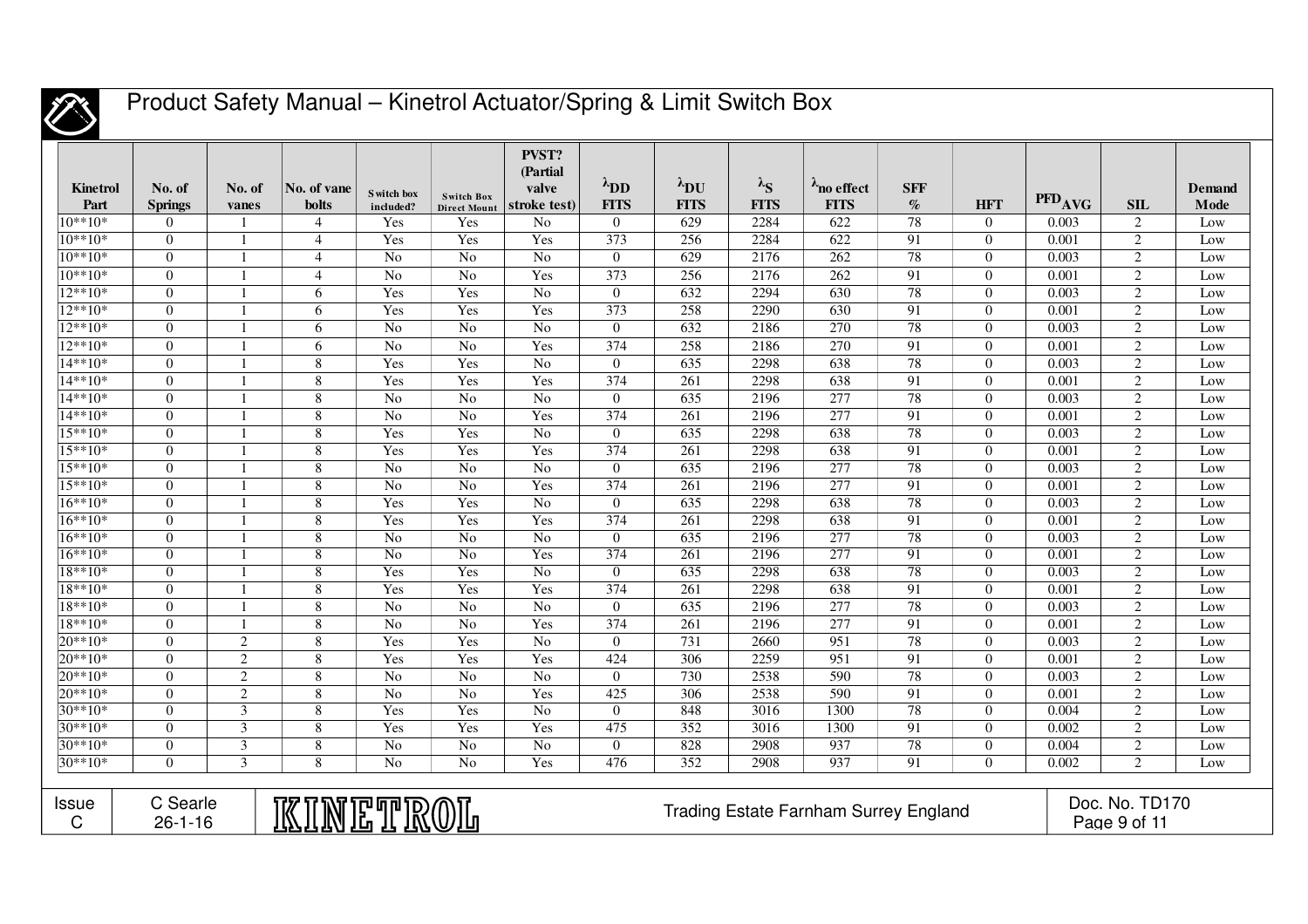

| <b>Kinetrol</b><br>Part | No. of<br><b>Springs</b>  | No. of<br>vanes | No. of vane<br><b>bolts</b> | S witch box<br>included? | <b>Switch Box</b><br><b>Direct Mount</b> | PVST?<br>(Partial<br>valve<br>stroke test) | $\lambda_{\text{DD}}$<br><b>FITS</b> | $\lambda_{\text{DU}}$<br><b>FITS</b> | $\lambda_{S}$<br><b>FITS</b> | $\lambda_{\text{no effect}}$<br><b>FITS</b>  | <b>SFF</b><br>$\%$       | <b>HFT</b>       | PFD <sub>AVG</sub> | <b>SIL</b>                      | <b>Demand</b><br>Mode |
|-------------------------|---------------------------|-----------------|-----------------------------|--------------------------|------------------------------------------|--------------------------------------------|--------------------------------------|--------------------------------------|------------------------------|----------------------------------------------|--------------------------|------------------|--------------------|---------------------------------|-----------------------|
| $02**10*$               | $\overline{0}$            |                 | 2                           | Yes                      | Yes                                      | No                                         | $\overline{0}$                       | 89                                   | 434                          | 616                                          | $\overline{\textbf{83}}$ | $\bf{0}$         | 0.0004             | $\overline{2}$                  | Low                   |
| 02**10*                 | $\overline{0}$            |                 | $\overline{2}$              | Yes                      | Yes                                      | Yes                                        | 50                                   | $\overline{39}$                      | 434                          | 616                                          | 93                       | $\overline{0}$   | 0.0002             | $\overline{3}$                  | Low                   |
| $02**10*$               | $\overline{0}$            |                 | $\overline{2}$              | N <sub>o</sub>           | $\overline{No}$                          | No                                         | $\overline{0}$                       | $\overline{89}$                      | 326                          | 254                                          | $\overline{79}$          | $\bf{0}$         | 0.0004             | $\overline{2}$                  | Low                   |
| $02**10*$               | $\overline{0}$            |                 | 2                           | No                       | No                                       | Yes                                        | $\overline{50}$                      | $\overline{38}$                      | 326                          | 254                                          | $\overline{91}$          | $\overline{0}$   | 0.0002             | $\overline{3}$                  | Low                   |
| $03**10*$               | $\overline{0}$            |                 | 2                           | Yes                      | Yes                                      | $\overline{No}$                            | $\overline{0}$                       | $\overline{89}$                      | 434                          | 616                                          | $\overline{\textbf{83}}$ | $\bf{0}$         | 0.0004             | $\boldsymbol{2}$                | Low                   |
| $03***10*$              | $\overline{0}$            |                 | $\overline{2}$              | Yes                      | Yes                                      | Yes                                        | $\overline{50}$                      | $\overline{39}$                      | 434                          | 616                                          | 93                       | $\boldsymbol{0}$ | 0.0002             | $\overline{3}$                  | Low                   |
| $03**10*$               | $\overline{0}$            |                 | $\overline{2}$              | $\rm No$                 | N <sub>o</sub>                           | No                                         | $\overline{0}$                       | 89                                   | 326                          | 254                                          | 79                       | $\bf{0}$         | 0.0004             | $\overline{2}$                  | Low                   |
| $03***12*$              | $\overline{0}$            |                 | $\overline{2}$              | $\rm No$                 | $\overline{No}$                          | Yes                                        | $\overline{50}$                      | $\overline{38}$                      | 326                          | 254                                          | $\overline{91}$          | $\overline{0}$   | 0.0002             | $\overline{\mathbf{3}}$         | Low                   |
| $05***10*$              | $\overline{0}$            |                 | $\overline{2}$              | Yes                      | Yes                                      | No                                         | $\boldsymbol{0}$                     | 89                                   | 434                          | 616                                          | $\overline{83}$          | $\bf{0}$         | 0.0004             | $\overline{2}$                  | Low                   |
| 05**10*                 | $\overline{0}$            |                 | $\overline{2}$              | Yes                      | Yes                                      | Yes                                        | $\overline{50}$                      | $\overline{39}$                      | 434                          | 616                                          | $\overline{93}$          | $\boldsymbol{0}$ | 0.0002             | $\overline{3}$                  | Low                   |
| $05***10*$              | $\overline{0}$            |                 | $\overline{2}$              | $\rm No$                 | $\overline{No}$                          | $\overline{No}$                            | $\overline{0}$                       | $\overline{89}$                      | 326                          | 254                                          | 79                       | $\bf{0}$         | 0.0004             | $\overline{2}$                  | Low                   |
| 05**10*                 | $\overline{0}$            |                 | $\sqrt{2}$                  | No                       | $\overline{No}$                          | Yes                                        | 50                                   | $\overline{38}$                      | 326                          | 254                                          | 91                       | $\boldsymbol{0}$ | 0.0002             | $\overline{3}$                  | Low                   |
| 07**10*                 | $\overline{0}$            |                 | $\overline{4}$              | Yes                      | Yes                                      | No                                         | $\mathbf{0}$                         | 91                                   | 444                          | 623                                          | 83                       | $\bf{0}$         | 0.0004             | $\overline{2}$                  | Low                   |
| $07**10*$               | $\overline{0}$            |                 | $\overline{4}$              | Yes                      | Yes                                      | Yes                                        | $\overline{51}$                      | $\overline{41}$                      | 444                          | 623                                          | $\overline{93}$          | $\overline{0}$   | 0.0002             | $\overline{3}$                  | Low                   |
| 07**10*                 | $\overline{0}$            |                 | $\overline{4}$              | No                       | No                                       | No                                         | $\mathbf{0}$                         | 91                                   | 336                          | 262                                          | $\overline{79}$          | $\bf{0}$         | 0.0004             | $\overline{2}$                  | Low                   |
| $07**10*$               | $\mathbf{0}$              |                 | $\overline{4}$              | No                       | $\rm No$                                 | Yes                                        | 51                                   | 41                                   | 336                          | 262                                          | $\overline{90}$          | $\boldsymbol{0}$ | 0.0002             | $\overline{\mathbf{3}}$         | Low                   |
| $08**10*$               | $\overline{0}$            |                 | $\overline{4}$              | Yes                      | Yes                                      | $\overline{No}$                            | $\boldsymbol{0}$                     | 91                                   | 444                          | 623                                          | 83                       | $\bf{0}$         | 0.0004             | $\boldsymbol{2}$                | Low                   |
| 08**10*                 | $\overline{0}$            |                 | $\overline{4}$              | Yes                      | Yes                                      | Yes                                        | $\overline{51}$                      | 41                                   | 444                          | 623                                          | $\overline{93}$          | $\boldsymbol{0}$ | 0.0002             | $\overline{\mathbf{3}}$         | Low                   |
| 08**10*                 | $\overline{0}$            |                 | $\overline{4}$              | $\rm No$                 | $\overline{No}$                          | No                                         | $\boldsymbol{0}$                     | 91                                   | 336                          | 262                                          | 79                       | $\bf{0}$         | 0.0004             | $\boldsymbol{2}$                | Low                   |
| $08***10*$              | $\overline{0}$            |                 | $\overline{4}$              | No                       | $\overline{No}$                          | Yes                                        | $\overline{51}$                      | 41                                   | 336                          | 262                                          | $\overline{90}$          | $\overline{0}$   | 0.0002             | $\mathfrak{Z}$                  | Low                   |
| 09**10*                 | $\overline{0}$            |                 | $\overline{4}$              | Yes                      | Yes                                      | No                                         | $\overline{0}$                       | 91                                   | 444                          | 623                                          | $\overline{\textbf{83}}$ | $\bf{0}$         | 0.0004             | $\overline{2}$                  | Low                   |
| $09***10*$              | $\overline{0}$            |                 | $\overline{4}$              | Yes                      | Yes                                      | Yes                                        | $\overline{51}$                      | $\overline{41}$                      | 444                          | 623                                          | $\overline{93}$          | $\boldsymbol{0}$ | 0.0002             | $\overline{3}$                  | Low                   |
| 09**10*                 | $\mathbf{0}$              |                 | $\overline{4}$              | N <sub>o</sub>           | $\overline{No}$                          | No                                         | $\overline{0}$                       | 91                                   | 336                          | 262                                          | $\overline{79}$          | 0                | 0.0004             | $\boldsymbol{2}$                | Low                   |
| 09**10*                 | $\overline{0}$            |                 | $\overline{4}$              | N <sub>o</sub>           | $\rm No$                                 | Yes                                        | $\overline{51}$                      | 41                                   | 336                          | 262                                          | $\overline{90}$          | $\overline{0}$   | 0.0002             | $\overline{\mathbf{3}}$         | Low                   |
| $10^{**}10^*$           | $\overline{0}$            |                 | $\overline{4}$              | Yes                      | Yes                                      | No                                         | $\boldsymbol{0}$                     | 91                                   | 444                          | 623                                          | $\overline{83}$          | 0                | 0.0004             | $\overline{2}$                  | Low                   |
| $10**10*$               | $\overline{0}$            |                 | $\overline{4}$              | Yes                      | Yes                                      | Yes                                        | 51                                   | $\overline{41}$                      | 444                          | 623                                          | 93                       | $\overline{0}$   | 0.0002             | $\overline{3}$                  | Low                   |
| $10**10*$               | $\mathbf{0}$              |                 | $\overline{4}$              | No                       | $\rm No$                                 | $\rm No$                                   | $\boldsymbol{0}$                     | 91                                   | 336                          | 262                                          | $\overline{79}$          | $\bf{0}$         | 0.0004             | $\mathbf 2$                     | Low                   |
| $10**10*$               | $\overline{0}$            |                 | $\overline{4}$              | No                       | No                                       | Yes                                        | $\overline{51}$                      | $\overline{41}$                      | 336                          | 262                                          | 90                       | $\overline{0}$   | 0.0002             | $\overline{3}$                  | Low                   |
| <b>Issue</b><br>C       | C Searle<br>$26 - 1 - 16$ |                 | KINETROL                    |                          |                                          |                                            |                                      |                                      |                              | <b>Trading Estate Farnham Surrey England</b> |                          |                  |                    | Doc. No. TD170<br>Page 10 of 11 |                       |